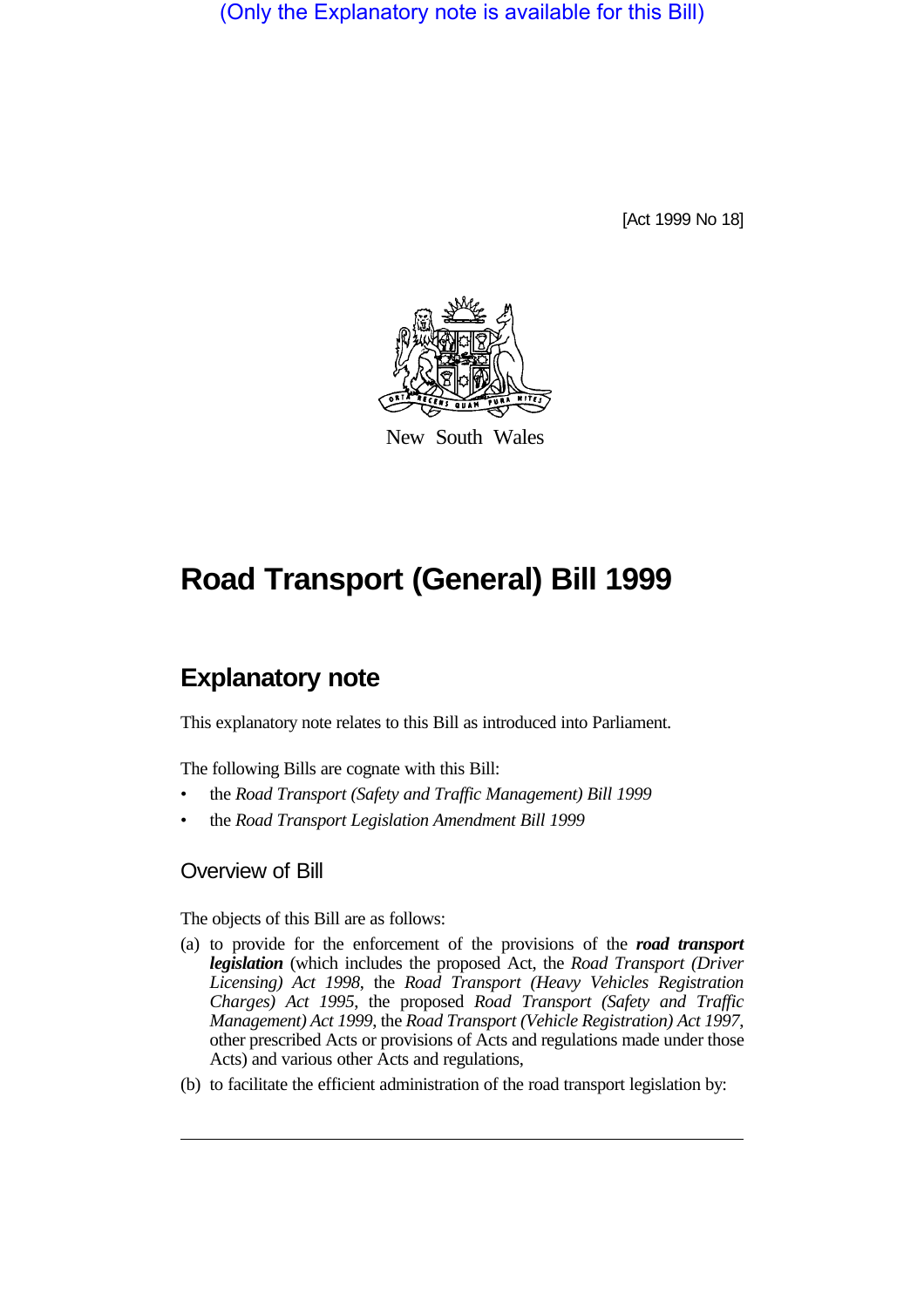Explanatory note

- (i) enabling the Administrative Decisions Tribunal to review certain decisions made under the road transport legislation, and
- (ii) enabling the Minister to make certain declarations and orders in respect of the application of the road transport legislation to roads and road related areas and to people, vehicles and animals,
- (c) to re-enact (with some modifications) provisions currently contained in the *Traffic Act 1909* (which is to be repealed by the proposed *Road Transport Legislation Amendment Act 1999*), including provisions concerning matters such as written off and wrecked vehicles, the detention, impounding and forfeiture of vehicles, police powers and unauthorised vehicle use,
- (d) to provide for matters of a savings and transitional nature consequent on the enactment of the proposed Act, the proposed *Road Transport (Safety and Traffic Management) Act 1999* and the proposed *Road Transport Legislation Amendment Act 1999*.

Outline of provisions

# **Part 1 Preliminary**

**Clause 1** sets out the name (also called the short title) of the proposed Act.

**Clause 2** provides for the commencement of the proposed Act on a day or days to be appointed by proclamation.

**Clause 3** defines certain words and expressions used in the proposed Act.

**Clause 4** provides that notes in the proposed Act do not form part of the Act.

# **Part 2 Administration of road transport legislation**

# **Division 1 Road transport legislation**

**Clause 5** defines the concept of *road transport legislation* for the purposes of the proposed Act. It is defined to mean the following:

(a) the proposed Act,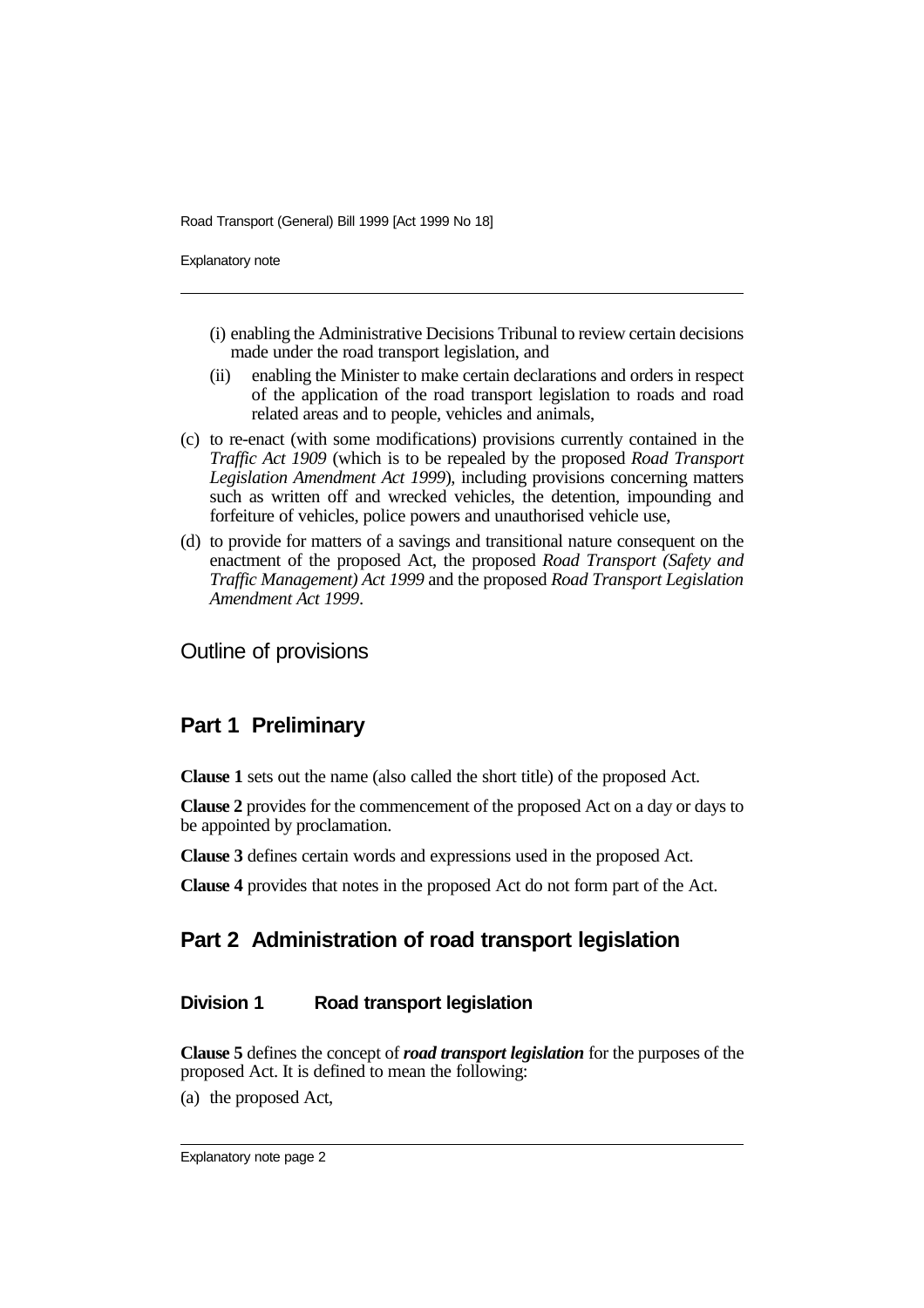Explanatory note

- (b) the *Road Transport (Driver Licensing) Act 1998*,
- (c) the *Road Transport (Heavy Vehicles Registration Charges) Act 1995*,
- (d) the proposed *Road Transport (Safety and Traffic Management) Act 1999*,
- (e) the *Road Transport (Vehicle Registration) Act 1997*,
- (f) any other Act or regulation (or any provision of such an Act or regulation) prescribed by the regulations,
- (g) any regulation made under any of the above Acts (or any provision of such an Act).

The proposed section makes it clear that the provisions of the proposed Act do not apply to the road transport legislation if the legislation provides otherwise either expressly or by necessary intendment. It also provides that an Act or regulation (or a provision of an Act or regulation) cannot be prescribed by the regulations to be part of the road transport legislation without the concurrence of the Minister administering the Act or regulation to be prescribed.

## **Division 2 Inter-relationship between road transport legislation and other law**

**Clause 6** makes provision for the relationship between the road transport legislation and other laws. In particular, it provides that (unless the regulations provide otherwise) an Act that forms part of the road transport legislation prevails over any other Act or statutory rule to the extent of any inconsistency. It also provides that a statutory rule made under the road transport legislation prevails over any other Act or statutory rule to the extent of any inconsistency in respect of driver licensing, vehicle registration or traffic on roads or road related areas (and other related matters).

# **Division 3 Responsible persons for vehicles under road transport legislation**

**Clause 7** defines the concept of the *responsible person* for a vehicle for the purposes of the road transport legislation. A person is a responsible person for a vehicle if the person is any of the following:

- (a) in relation to a registered vehicle:
	- (i) a registered operator of the vehicle, except where the vehicle has been disposed of by the operator, or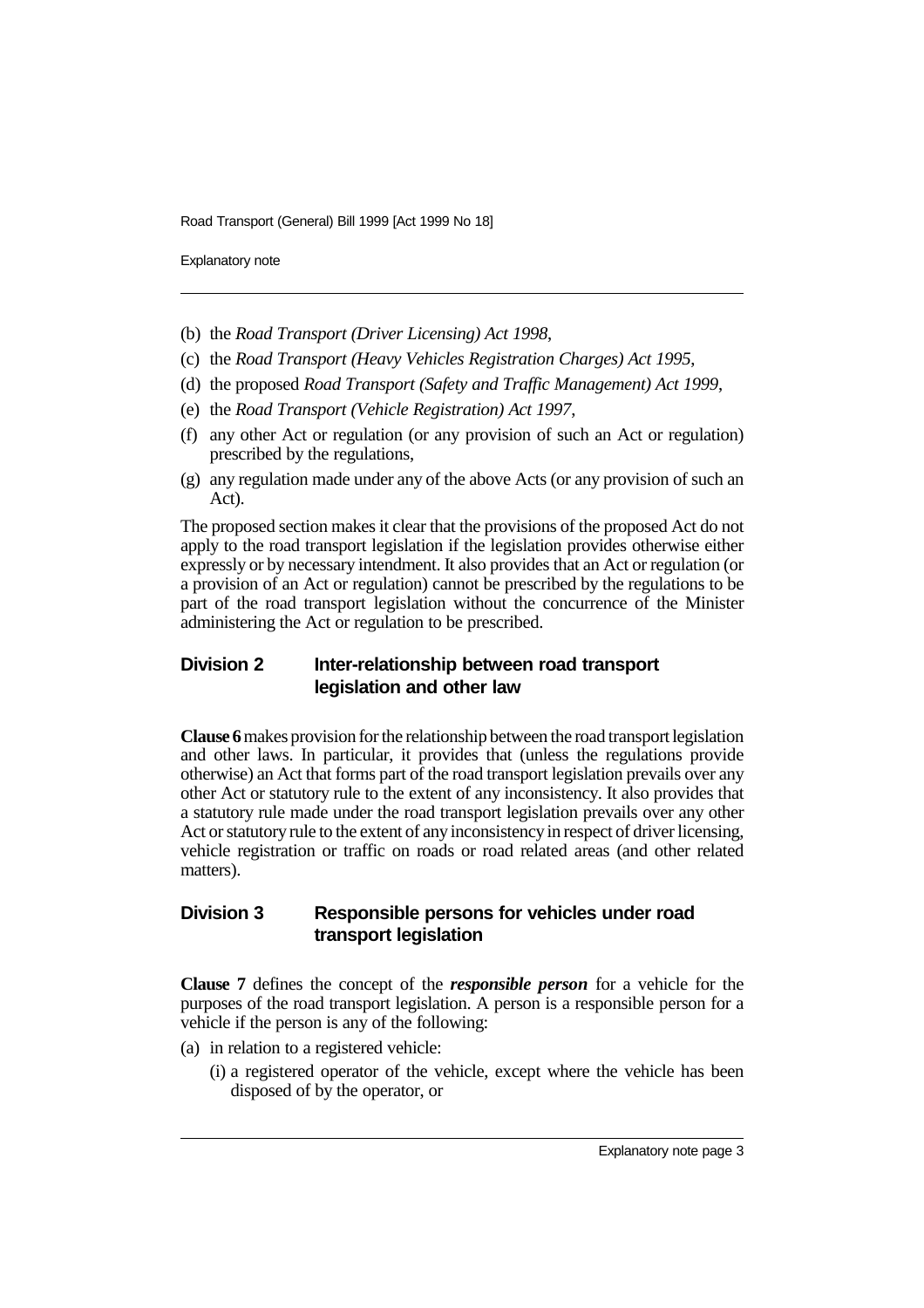Explanatory note

- (ii) if the vehicle has been disposed of by a previous registered operator—a person who has acquired the vehicle from the operator, or
- (iii) a person who has a legal right to possession of the vehicle (including any person who has the use of the vehicle under a lease or hire-purchase agreement, but not the lessor while the vehicle is being leased under any such agreement),
- (b) in relation to an unregistered vehicle to which a trader's plate is affixed:
	- (i) the person to whom the trader's plate is issued under the *Road Transport (Vehicle Registration) Act 1997*, or
	- (ii) a person who has a legal right to possession of the vehicle (including any person who has the use of the vehicle under a lease or hire-purchase agreement, but not the lessor while the vehicle is being leased under any such agreement),
- (c) in relation to an unregistered vehicle to which no trader's plate is affixed:
	- (i) a person who was last recorded as a registered operator of the vehicle, or
	- (ii) a person who has a legal right to possession of the vehicle (including any person who has the use of the vehicle under a lease or hire-purchase agreement, but not the lessor while the vehicle is being leased under any such agreement),
- (d) a person (or a person who belongs to a class of persons) prescribed by the regulations for the purposes of the definition.

The concept of the responsible person for a vehicle will replace the concept of *owner* of a vehicle that is presently used in the *Traffic Act 1909* and other related legislation, which is presently defined in a number of inconsistent ways.

**Clause 8** provides that (unless the regulations provide otherwise) the provisions of the road transport legislation and certain other laws that apply to the responsible person for a vehicle are read as applying to each such responsible person in the case of vehicles that have more than one responsible person.

#### **Division 4 Alteration of scope of operation of road transport legislation**

**Clause 9** enables the Minister to declare, by order published in the Gazette, that the road transport legislation (or any specified provision of it) applies to a specified area of the State that is open to or used by the public or does not apply to a specified road or road related area.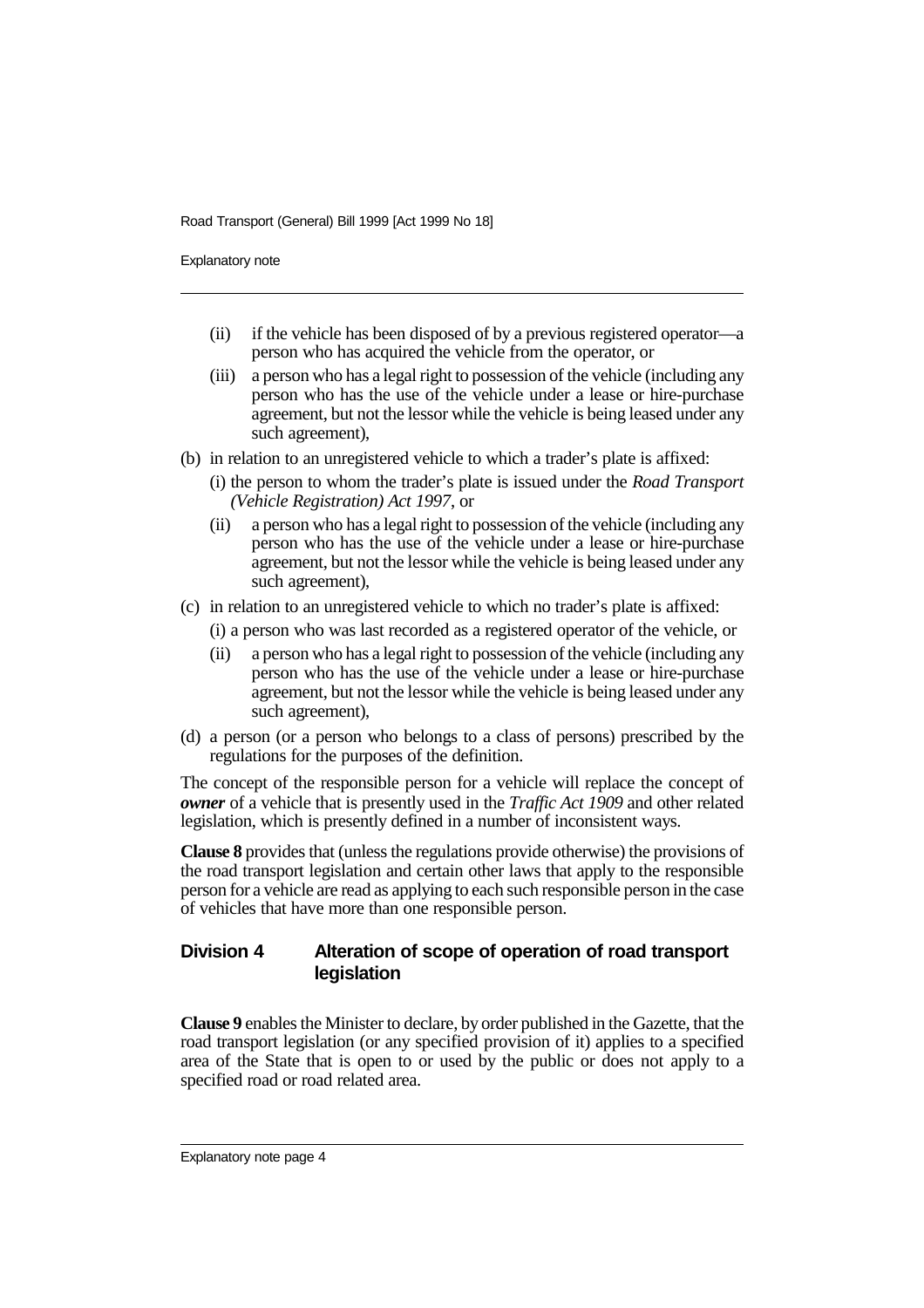Explanatory note

The proposed section consolidates in one place the provisions of section 2A of the *Traffic Act 1909*, section 29 of the *Road Transport (Driver Licensing) Act 1998* and section 25 of the *Road Transport (Vehicle Registration) Act 1997*. Those sections will be repealed by the proposed *Road Transport Legislation Amendment Act 1999*.

**Clause 10** enables the Minister to declare, by order published in the Gazette, that the road transport legislation (or any specified provision of it) does not apply to a vehicle, person or animal in a specified location or circumstance.

The proposed section consolidates in one place the provisions of section 30 of the *Road Transport (Driver Licensing) Act 1998* and section 25A of the *Road Transport (Vehicle Registration) Act 1997*. Those sections will be repealed by the proposed *Road Transport Legislation Amendment Act 1999*.

**Clause 11** requires the Minister administering the proposed Act to consult with the Minister administering the *Motor Accidents Act 1988* before making a declaration under proposed section 9 or 10 in respect of the *Road Transport (Vehicle Registration) Act 1997* (or regulations made under that Act).

The proposed section substantially re-enacts the requirement presently contained in section 25 (1A) of the *Road Transport (Vehicle Registration) Act 1997*. That section will be repealed by the proposed *Road Transport Legislation Amendment Act 1999*.

**Clause 12** enables the Minister, by notice published in the Gazette, to order the suspension or variation of regulations made under the road transport legislation in a manner that is consistent with the provisions relating to application orders and emergency orders in the intergovernmental agreements scheduled to the *National Road Transport Commission Act 1991* of the Commonwealth.

The proposed section consolidates in one place the provisions of section 28 of the *Road Transport (Driver Licensing) Act 1998* and section 24 of the *Road Transport (Vehicle Registration) Act 1997*. Those sections will be repealed by the proposed *Road Transport Legislation Amendment Act 1999*.

**Clause 13** requires the Roads and Traffic Authority (the *Authority*) to maintain a database of declarations and orders made under the Division. It also requires the Authority to give the public access to the database of declarations and orders made under the Division in accordance with the regulations.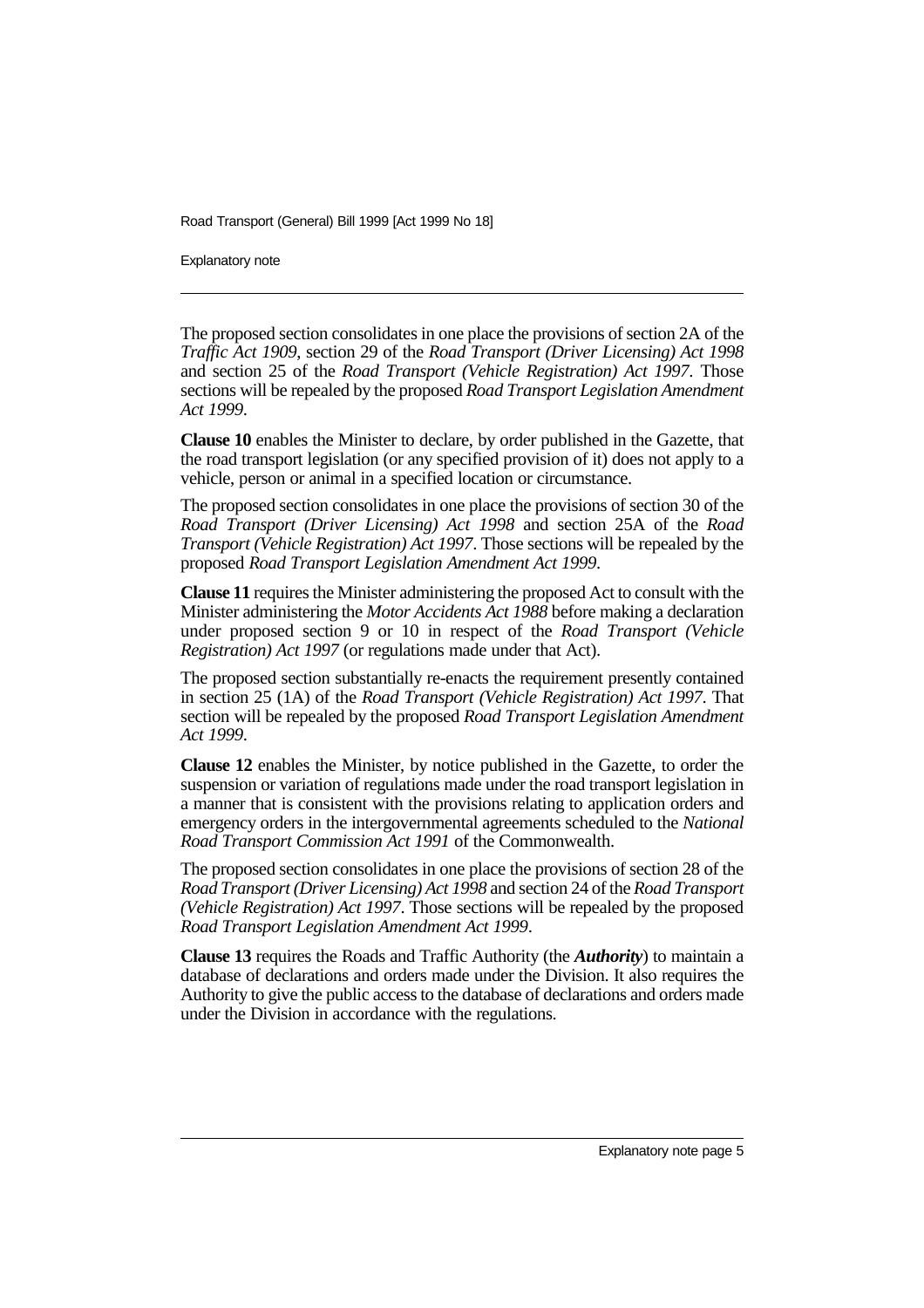Explanatory note

#### **Division 5 Authority documents**

**Clause 14** provides that the Authority may issue a single authority document to a person that authorises the person to carry out functions under more than one provision of the road transport legislation.

# **Part 3 Enforcement of road transport legislation and other legislation**

#### **Division 1 Penalty notices**

This Division substantially re-enacts the provisions of section 18B of the *Traffic Act 1909*.

**Clause 15** enables police officers and other authorised officers to issue penalty notices for alleged offences against the road transport legislation and certain other legislation that are prescribed by regulations as penalty notice offences.

**Clause 16** provides for how penalty notices are to be served.

**Clause 17** provides that the payment of a penalty prescribed by the regulations for a penalty notice offence:

- (a) prevents further proceedings against any person for the alleged offence, and
- (b) is not to be regarded as an admission of liability for the purposes of any civil claim arising out of the same circumstances.

**Clause 18** provides that nothing in the Division limits the provisions of any other Act relating to proceedings that may be taken in respect of offences.

# **Division 2 Production of licences and identification of drivers and passengers**

**Clause 19** enables an authorised officer, in the execution of his or her duties under the road transport legislation, to require the driver or rider of a vehicle to produce his or her driver licence and to state his or her name and address. A failure to comply with such a requirement will be an offence for which the maximum penalty will be 20 penalty units.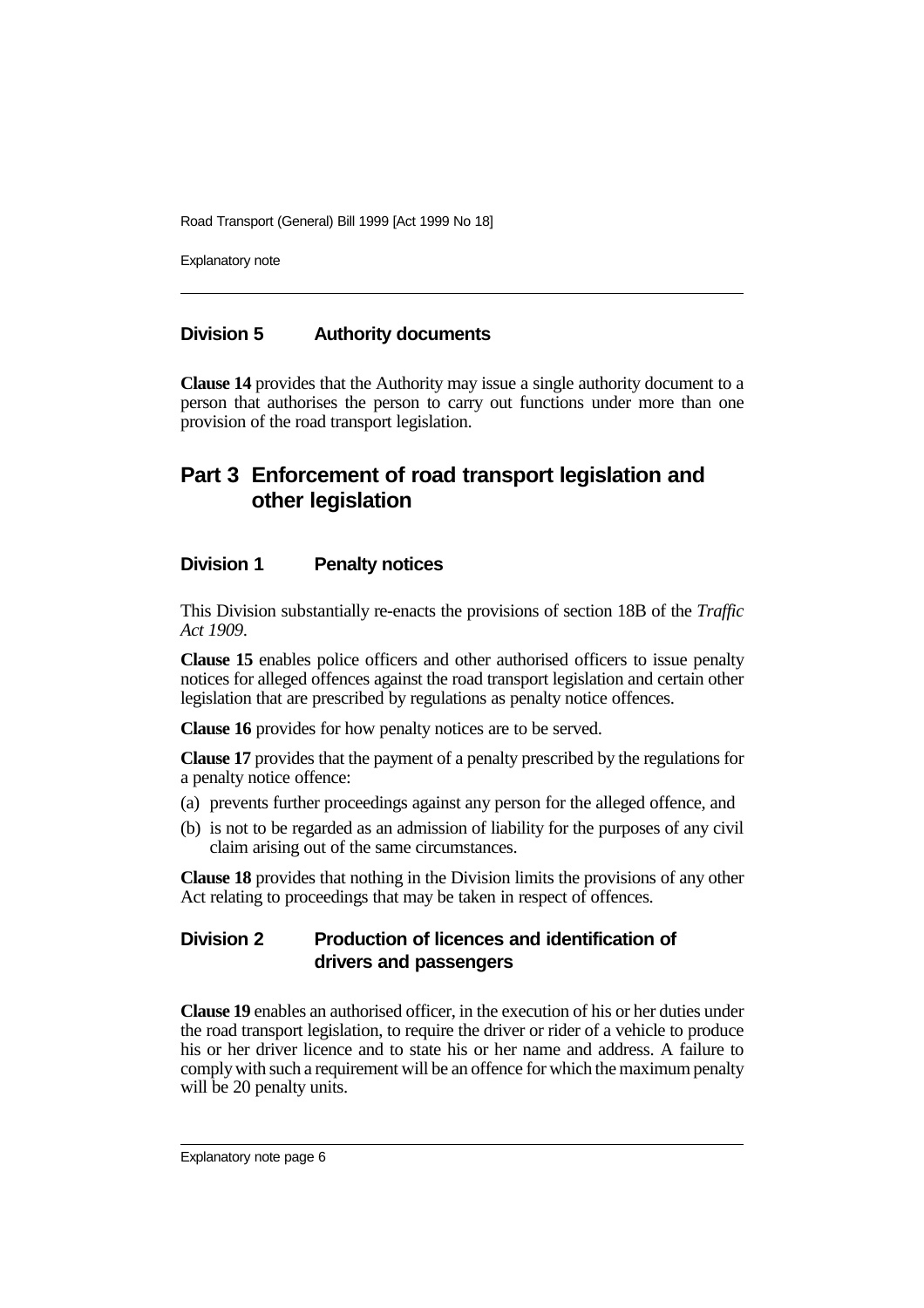Explanatory note

The proposed section re-enacts (with some modifications) section 5 (1) of the *Traffic Act 1909*, which at present confers power only on police officers. The new section will also confer the power on persons who are authorised officers for the purposes of the proposed Act and applies to the road transport legislation generally.

**Clause 20** enables an authorised officer to require passengers and other persons accompanying learner drivers or other persons attending a motor registry for a test or other examination to produce their driver licences and state their names and addresses. A failure to comply with such a requirement will be an offence for which the maximum penalty will be 20 penalty units.

The proposed section substantially re-enacts the provisions of section 5 (1B) and (1C) of the *Traffic Act 1909*, except that it applies to the road transport legislation generally.

**Clause 21** enables an authorised officer to require the person responsible for a vehicle to disclose the identity of the driver of the vehicle at the time of an alleged offence. A failure to comply with such a requirement will be an offence for which the maximum penalty will be 20 penalty units.

The proposed section substantially re-enacts the provisions of section 5 (3) and (4) of the *Traffic Act 1909*, except that the new section will also confer the power on persons who are authorised officers for the purposes of the proposed Act and applies to the road transport legislation generally.

**Clause 22** requires a person who is charged with an offence under the road transport legislation to produce his or her driver licence to the court hearing the charge. A failure to comply with that requirement will be an offence for which the maximum penalty will be 20 penalty units.

The proposed section substantially re-enacts the provisions of section 9 of the *Traffic Act 1909*, except that the new section applies to the road transport legislation generally. It will also replace section 25 of the *Road Transport (Driver Licensing) Act 1998*, which is to be repealed by the proposed *Road Transport Legislation Amendment Act 1999*.

**Clause 23** makes it an offence for a person to demand the production of another person's driver licence while knowing that he or she is not authorised by law to do so. The maximum penalty for such an offence will be 20 penalty units.

The proposed section substantially re-enacts the provisions of section 11AD of the *Traffic Act 1909*.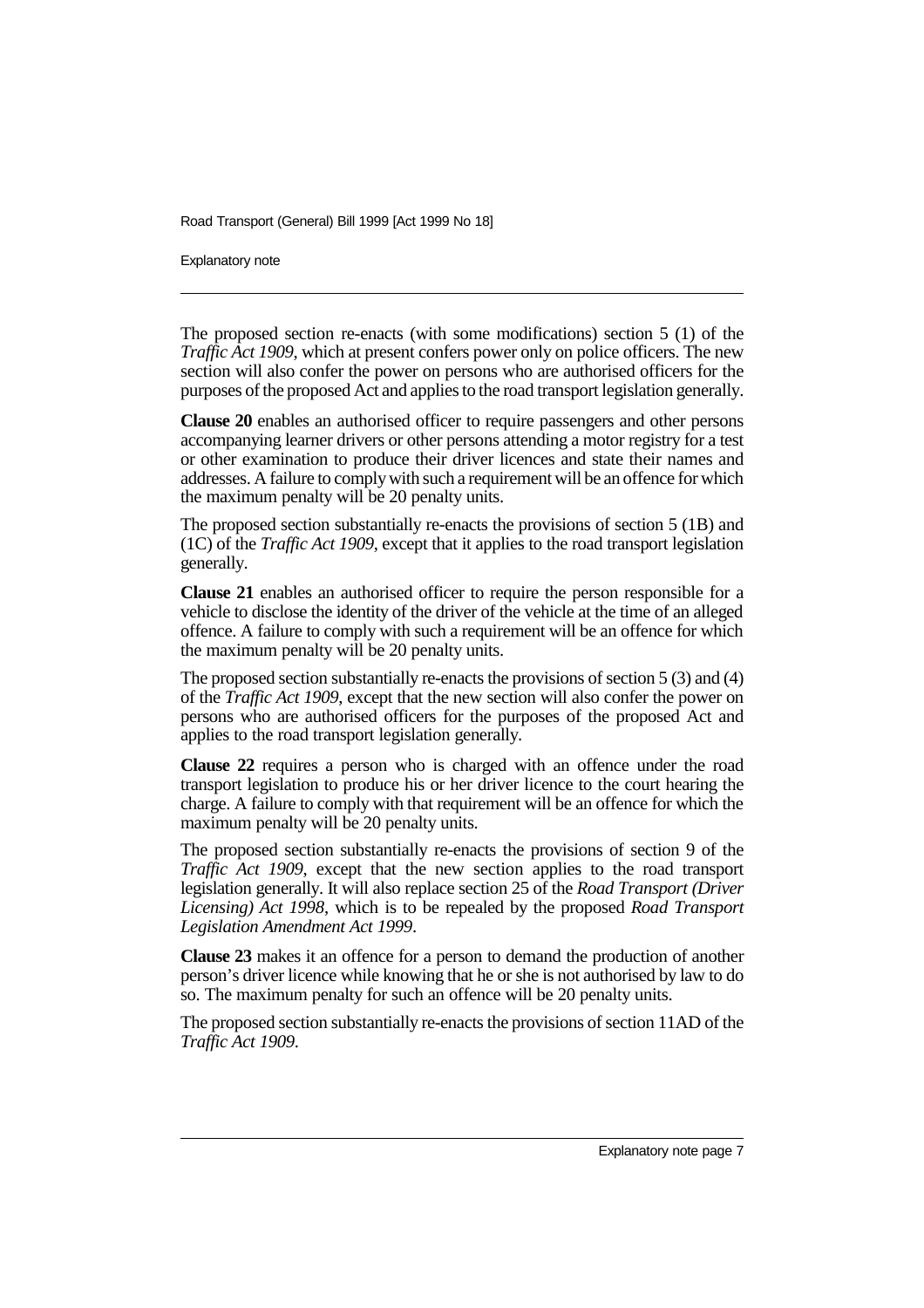Explanatory note

# **Division 3 Licence disqualification**

**Clause 24** confers a general power (subject to certain other specific provisions of the road transport legislation) for a court that convicts a person of an offence under the road transport legislation to disqualify a person from holding a driver licence.

The proposed section substantially re-enacts the provisions of section 10 of the *Traffic Act 1909*, except that it applies to the road transport legislation generally.

**Clause 25** provides for the automatic disqualification of persons from holding a driver licence if convicted of a major offence. Proposed section 3 defines *major offence* to include serious offences such as offences involving dangerous driving, speeding or alcohol or other drug use.

The proposed section substantially re-enacts the provisions of section 10A of the *Traffic Act 1909*.

**Clause 26** provides that if a person is disqualified under the road transport legislation from holding a driver licence (whether or not by court order), the disqualification operates to cancel permanently any driver licence held by the person. It also prevents a person from obtaining another licence during a period of disqualification. It will be an offence for a disqualified person not to surrender a licence on conviction to the court (if it is in the person's possession at conviction) or to the Authority (if it is not in the person's possession at conviction). The maximum penalty for any such offence will be 20 penalty units.

The proposed section substantially re-enacts the provisions of section 10AA of the *Traffic Act 1909*, except that it applies to the road transport legislation generally.

# **Division 4 Habitual traffic offenders**

This Division substantially re-enacts the provisions of section 10EA of the *Traffic Act 1909*.

**Clause 27** defines the concept of *relevant offence* for the purposes of the Division.

Relevant offences include offences under the *Crimes Act 1900* in which death or bodily harm is caused by the driving of a motor vehicle, negligent driving causing death or grievous bodily harm, reckless or dangerous driving, driving when affected by alcohol or other drugs, prescribed speeding offences and driving without a licence or while disqualified. The relevant offences include any offence for which a person is convicted in another State or Territory, so long as the offence is of the same kind as a relevant offence committed in this State.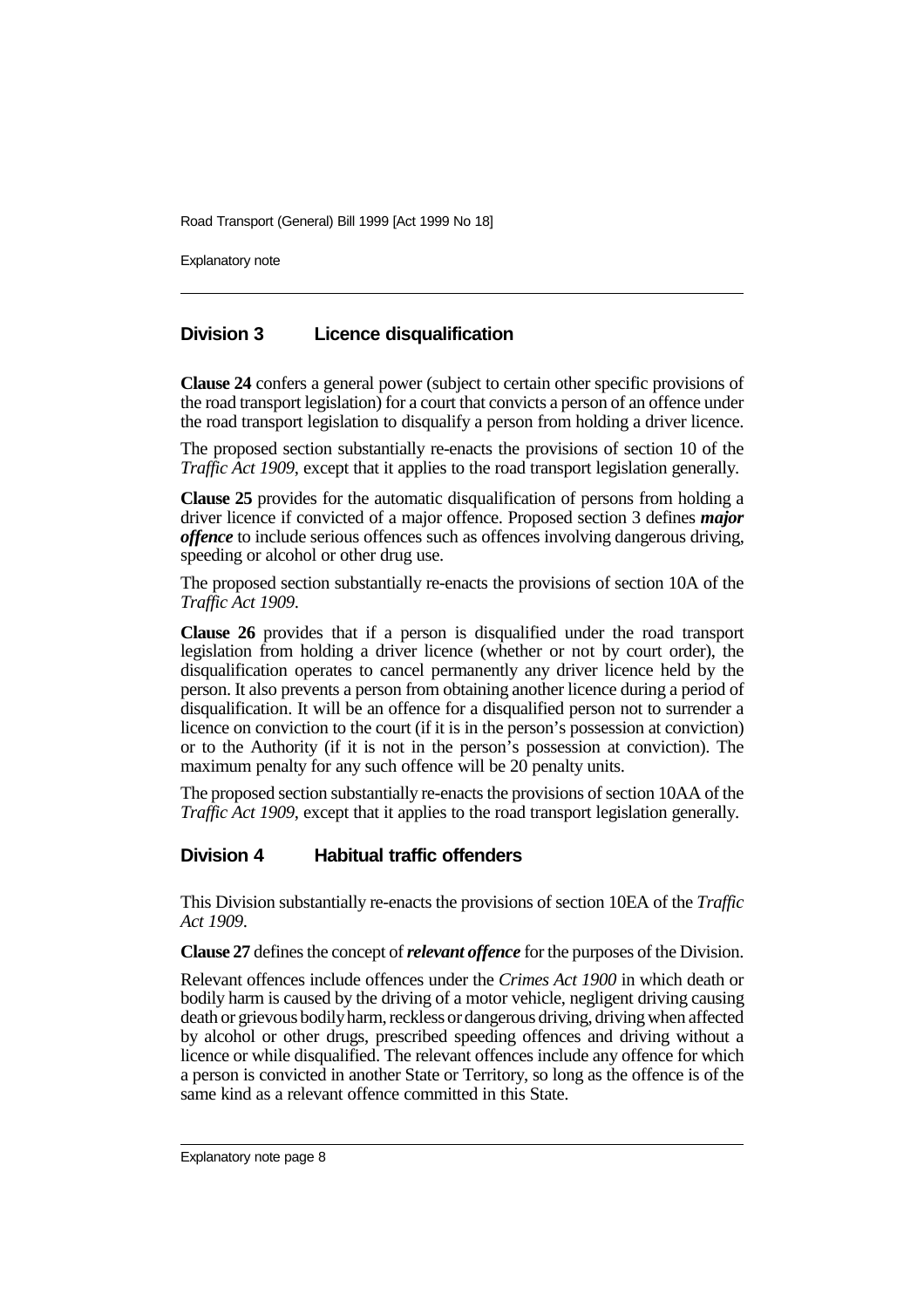Explanatory note

The scheme will apply to a third offence that would trigger a declaration of an habitual traffic offender even though the person is not convicted but the charge is only found to be proven under section 556A of the *Crimes Act 1900*.

**Clause 28** provides that a person is declared to be an habitual traffic offender by the proposed section if the person is convicted by a court of a relevant offence for the third or more time within a period of 5 years before that conviction. The 3 traffic offences giving rise to the declaration will need to have occurred on different occasions. However, under proposed section 31 the court may remove the declaration, but only in special cases where the disqualification imposed by the declaration would be disproportionate and unjust.

**Clause 29** provides that the Authority must give written warnings to the holders of driver licences who are liable to be declared to be habitual traffic offenders if they are convicted of another relevant offence.

**Clause 30** provides for a mandatory 5-year disqualification period from driving on the third conviction (and on each subsequent conviction) in 5 years for relevant traffic offences. However, the court may order a longer period of disqualification if it thinks fit. It may also order a shorter period (but not shorter than 2 years), but only in special cases where the disqualification imposed by the declaration would be disproportionate and unjust. The normal 5-year disqualification (and each additional 5-year disqualification) will not commence until all existing disqualifications are completed.

**Clause 31** provides that there is no court appeal against the declaration of an habitual traffic offender or the disqualification imposed by the declaration. However, it provides for the quashing of a declaration by the court that convicts an habitual traffic offender in certain circumstances.

**Clause 32** provides that a disqualification under the Division is in addition to any other penalty imposed for the offence giving rise to the declaration.

# **Division 5 Suspension of licences and visiting driver privileges**

**Clause 33** enables the Commissioner of Police to suspend a driver licence for a period not exceeding 14 days if the Commissioner is satisfied that the driver is an incompetent, reckless or careless driver or is found to be under the influence of liquor.

The proposed section is based on section 10B of the *Traffic Act 1909*, but unlike that provision, is limited to the suspension of driver licences.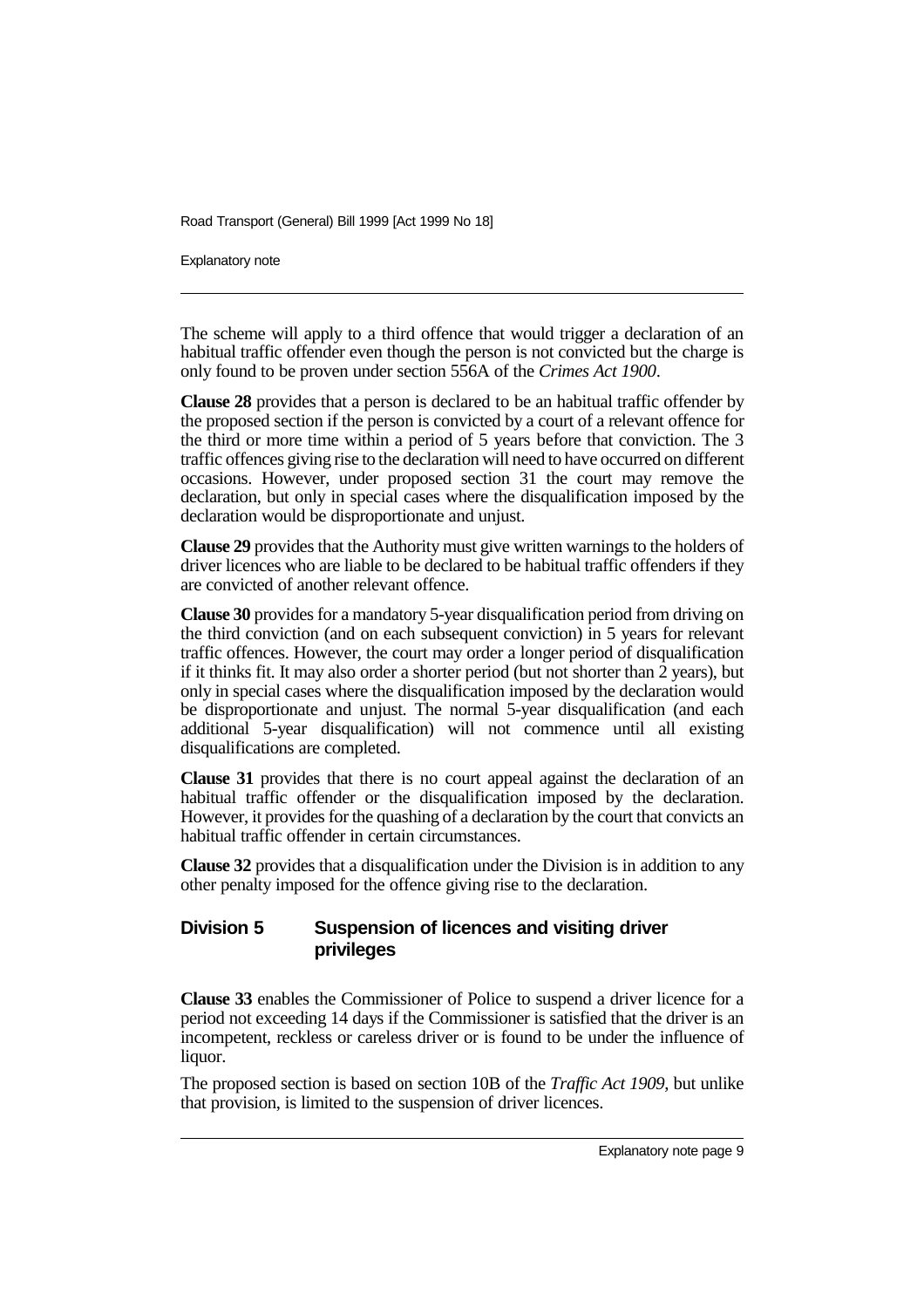Explanatory note

**Clause 34** enables a police officer to suspend, by written notice, a person's driver licence within 48 hours after the person is charged with certain offences involving alcohol or drug use under the proposed *Road Transport (Safety and Traffic Management) Act 1999*. The suspension has effect until the charge is heard and determined by a court. A person to whom a notice is given must surrender the driver licence to which the notice relates. A failure to do so will constitute an offence for which the maximum penalty will be 20 penalty units.

The proposed section substantially re-enacts the provisions of section 10C of the *Traffic Act 1909*.

**Clause 35** enables a police officer to suspend, by written notice, a visiting interstate driver's authority to drive in New South Wales under State law within 48 hours after the driver is charged with certain offences involving alcohol or drug use under the proposed *Road Transport (Safety and Traffic Management) Act 1999*. The suspension has effect until the charge is heard and determined by a court.

The proposed section substantially re-enacts the provisions of section 10D of the *Traffic Act 1909*.

#### **Division 6 Downgrading of licences**

**Clause 36** enables the Authority to issue a new driver licence to a former holder of a certain kind of cancelled licence in substitution for the cancelled licence. However, the new licence will not authorise any such person to drive vehicles of the class to which the cancelled licence related.

The proposed section substantially re-enacts the provisions of section 11AE of the *Traffic Act 1909*.

#### **Division 7 Compensation orders by courts in respect of offences under road transport legislation**

**Clause 37** enables a court that convicts a person of an offence under the road transport legislation to order the defendant to pay compensation for loss of time or expense incurred in consequence of the offence.

The proposed section substantially re-enacts the provisions of section 14 of the *Traffic Act 1909*, except that it applies to the road transport legislation generally.

**Clause 38** enables a court to order a person (other than a police officer or the Authority) who lays an information or makes a complaint for a offence under the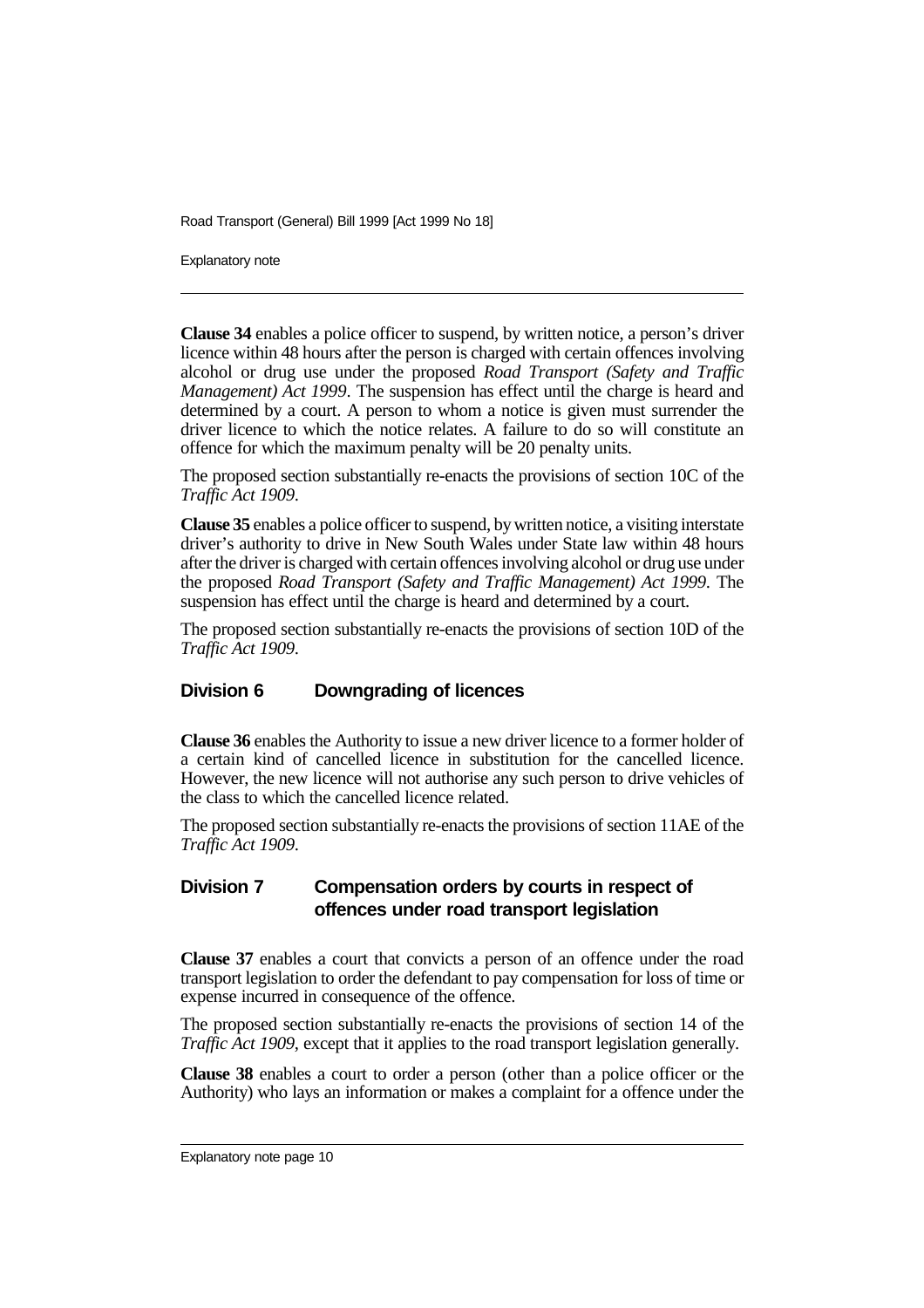Explanatory note

road transport legislation to pay the defendant compensation for loss of time if the proceedings for the offence are dismissed or withdrawn.

The proposed section substantially re-enacts the provisions of section 15 of the *Traffic Act 1909*, except that it applies to the road transport legislation generally and does not apply to informations or complaints laid or made by the Authority.

# **Division 8 Detention, impounding and forfeiture of vehicles**

**Clause 39** provides for the impounding of a vehicle used for any practice prohibited under proposed section 41 of the proposed *Road Transport (Safety and Traffic Management) Act 1999* or for actual street racing (prohibited by proposed section 40 of the proposed *Road Transport (Safety and Traffic Management) Act 1999*). Any such vehicle may be seized on any public place. However, it may only be seized on private property with the consent of the owner or under a search warrant issued under proposed section 41.

The impounded car may (in accordance with Schedule 1) be kept by police until the offence has been dealt with by law or until the statutory period prescribed under proposed section 40 in relation to the offence has expired, unless an owner of the vehicle comes forward to show that the offence was committed without his or her consent or knowledge.

The proposed section substantially re-enacts the provisions of section 4BB of the *Traffic Act 1909*.

**Clause 40** provides for further measures against the offender if the offence is found proven in court or (in the case of an offence under proposed section 41 of the proposed *Road Transport (Safety and Traffic Management) Act 1999*) is dealt with by payment of the penalty under a penalty notice. For a first offence, the vehicle is automatically liable to impounding for 3 months. For a second or subsequent offence under proposed section 40 or proposed section 41 of the proposed *Road Transport (Safety and Traffic Management) Act 1999*, the vehicle is automatically forfeited to the Crown. A court dealing with the offence has a discretion to reduce these measures if, in its opinion, there is good reason to do so.

The proposed section substantially re-enacts the provisions of section 4BC of the *Traffic Act 1909*.

**Clause 41** provides for the issue of search warrants for the purpose of enabling a police officer to impound a vehicle operated as referred to in proposed section 39 that is located on private property.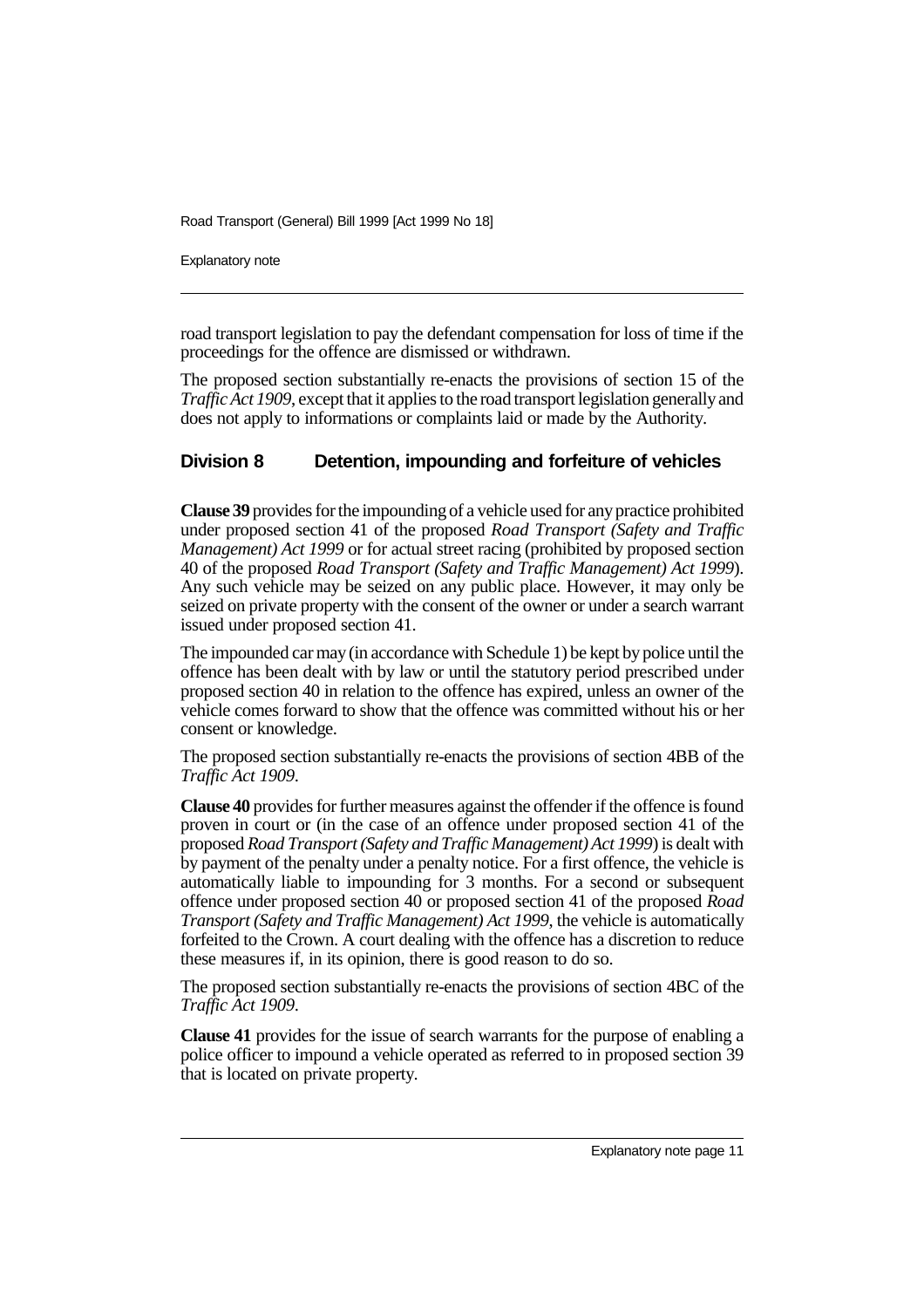Explanatory note

The proposed section substantially re-enacts the provisions of section 4BD of the *Traffic Act 1909*.

## **Division 9 Imputed liability for certain offences under road transport legislation**

**Clause 42** provides for the circumstances in which directors and managers of corporations will be taken to be liable for offences committed by corporations against the road transport legislation.

**Clause 43** specifies the circumstances in which the responsible person for a vehicle in relation to which a designated offence has occurred will be taken to have committed the offence even where the person was not the driver of the vehicle. The designated offences relate to camera-detected traffic light offences, camera-recorded speeding offences and certain parking offences under the proposed *Road Transport (Safety and Traffic Management) Act 1999*.

In essence, the responsible person at the time of the offence will be treated as if the person were the actual offender unless:

- (a) the person proves, in accordance with the proposed section, that the vehicle was stolen or illegally taken or used, or
- (b) the person discloses, in accordance with the procedures provided in the proposed section, the identity and address of the driver, or
- (c) the person proves, in accordance with the proposed section, that the person did not know (and could not with reasonable diligence have known) the name and address of the driver.

The proposed section also places a duty on the responsible person for a vehicle involved in a camera-detected traffic light offence or a camera-recorded speeding offence to disclose the identity and address of the driver (if know). A failure to comply with the duty or the false nomination of a driver will be offences for which the maximum penalty will be 5 penalty units.

Nothing in the proposed section affects the liability of the actual offender.

The proposed section substantially re-enacts the provisions of 18A of the *Traffic Act 1909*, except that references to owners of vehicles are replaced with references to responsible persons for vehicles.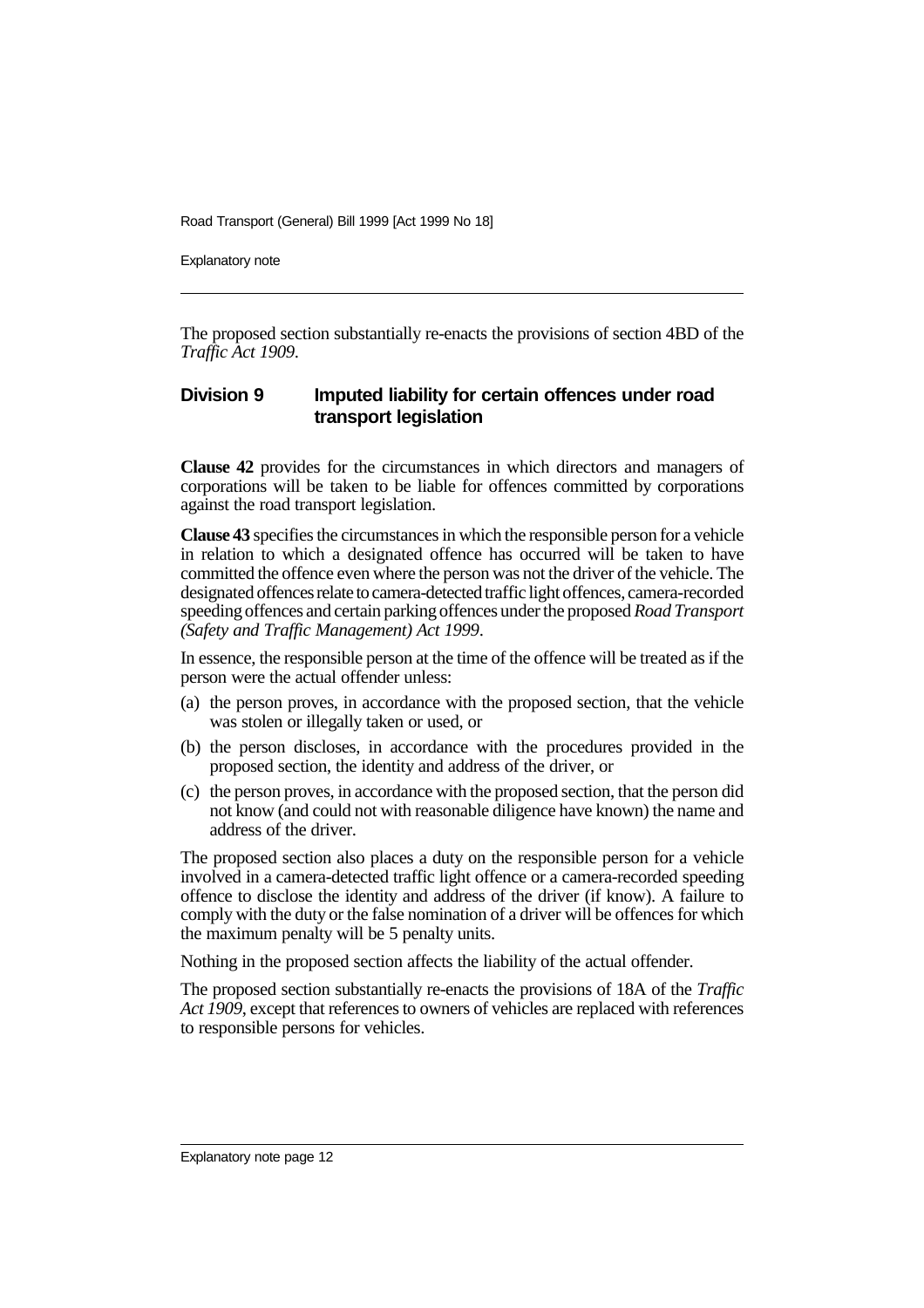Explanatory note

# **Division 10 Service of documents**

**Clause 44** specifies how documents that are required to be served on or given to a person under the road transport legislation may be duly served on or given to such a person.

**Clause 45** specifies how documents that are required to be lodged with the Authority under the road transport legislation may be duly lodged with the Authority.

## **Division 11 Evidentiary provisions in relation to road transport legislation**

**Clause 46** provides for documents signed by the Authority and relating to matters on its records concerning the road transport legislation to be admitted into evidence in court proceedings. The proposed section also enables courts to admit as evidence documents issued under laws of other jurisdictions relating to certain matters.

The proposed section consolidates in one place the provisions of section 26 of the *Road Transport (Driver Licensing) Act 1998* and section 22 of the *Road Transport (Vehicle Registration) Act 1997*. Those sections will be repealed by the proposed *Road Transport Legislation Amendment Act 1999*.

# **Division 12 Proceedings for offences under road transport legislation**

**Clause 47** provides for proceedings for offences against the road transport legislation to be dealt with summarily by a Local Court constituted by a Magistrate sitting alone.

The proposed section consolidates in one place the provisions of section 27 of the *Road Transport (Driver Licensing) Act 1998* and section 22A of the *Road Transport (Vehicle Registration) Act 1997*. Those sections will be repealed by the proposed *Road Transport Legislation Amendment Act 1999*.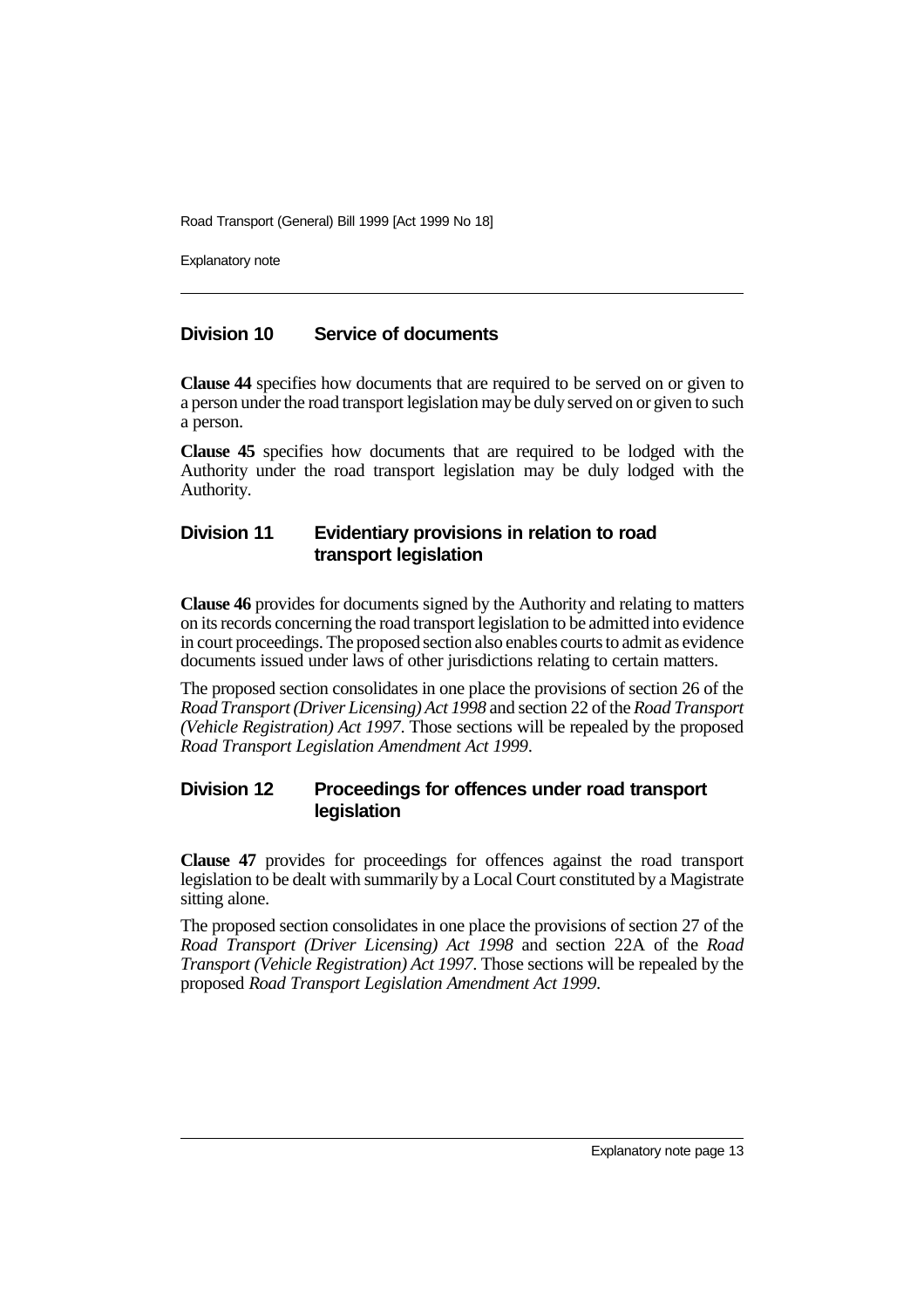Explanatory note

# **Division 13 Review of decisions under road transport legislation**

**Clause 48** provides for aggrieved persons to apply to the Administrative Decisions Tribunal for a review of certain decisions made in respect of such persons under the road transport legislation.

The proposed section consolidates in one place the provisions of section 21 of the *Road Transport (Driver Licensing) Act 1998* and section 17 of the *Road Transport (Vehicle Registration) Act 1997*. Those sections will be repealed by the proposed *Road Transport Legislation Amendment Act 1999*. The proposed section also provides for the review by the Tribunal of certain decisions that are presently appealable to a court.

# **Division 14 Personal liability for carrying out duties under road transport legislation**

**Clause 49** indemnifies individuals from civil liability for acts or omissions done in good faith in the course of carrying out duties under the road transport legislation. It also indemnifies individuals from civil or criminal liability for carrying out a test or examination and, in good faith, expressing opinions to the Authority as a result of reporting information to the Authority disclosing that a person is or may be unfit to drive or that licensing a person to drive may be dangerous.

The proposed section consolidates in one place the provisions of section 31 of the *Road Transport (Driver Licensing) Act 1998* and section 28 of the *Road Transport (Vehicle Registration) Act 1997*. Those sections will be repealed by the proposed *Road Transport Legislation Amendment Act 1999*.

# **Part 4 Further provisions concerning vehicles, roads and road related areas**

# **Division 1 Police powers**

**Clause 50** enables police officers who have been authorised by the Commissioner of Police to enter premises carrying on the business of repairing vehicles and search vehicles on the premises to ascertain whether or not vehicles or vehicle parts have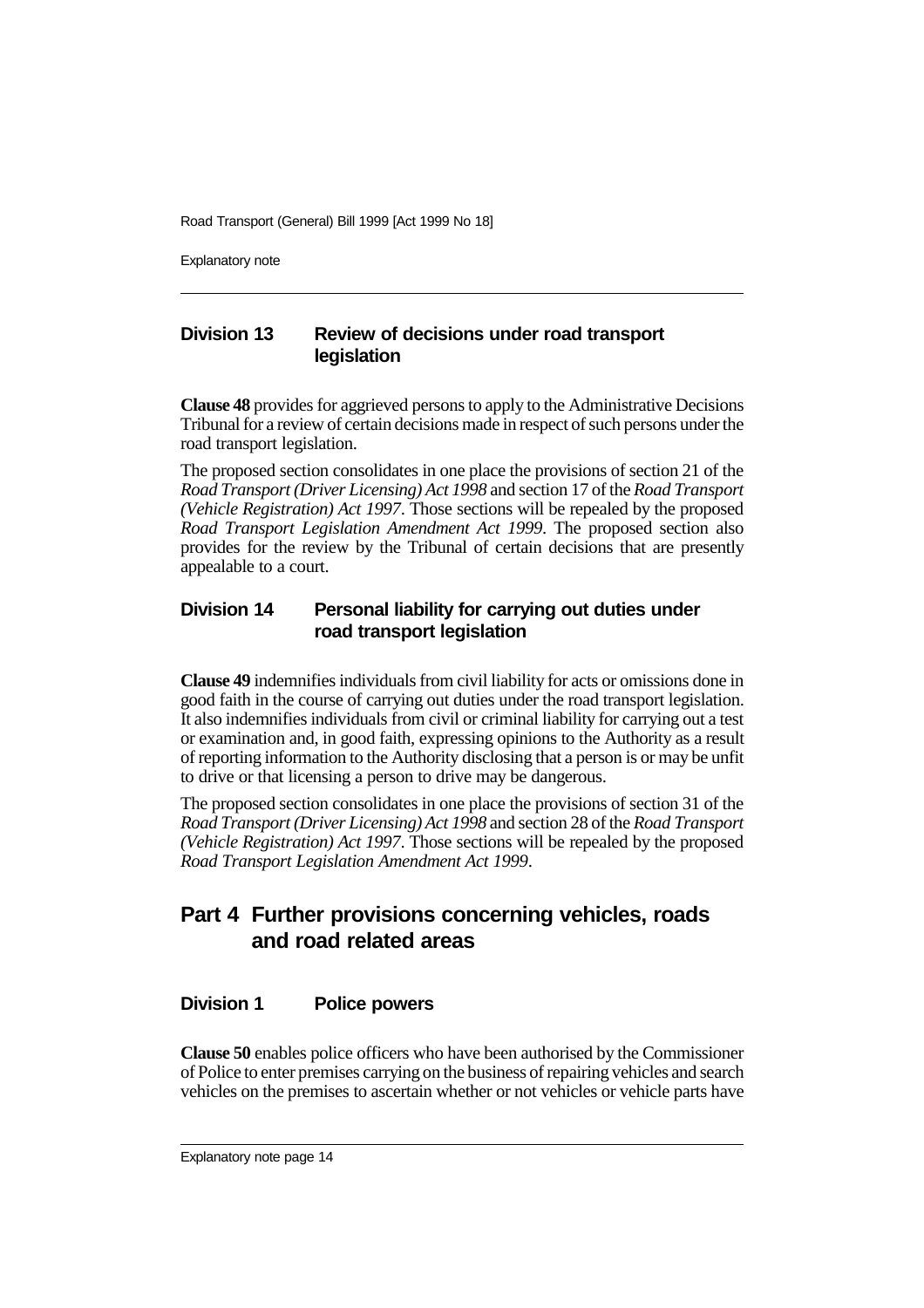Explanatory note

been stolen. It will be an offence for a person to wilfully delay or obstruct any such officer, the maximum penalty for which will be 20 penalty units.

The proposed section substantially re-enacts the provisions of section 7C of the *Traffic Act 1909*, except that the maximum penalty for the offence is increased from 5 penalty units to 20 penalty units.

**Clause 51** provides for the Commissioner of Police to authorise the use by police of tyre deflation devices in police pursuits and provides an exception for police officers from any provision that would otherwise prevent their use on or near a road or road related area. Examples of those provisions are section 630 of the *Local Government Act 1993* (concerning the placing of dangerous articles in a public place) and clause 11 of the *Roads (General) Regulation 1994* (concerning placing things on roads).

The proposed section substantially re-enacts the provisions of section 24 of the *Traffic Act 1909*.

## **Division 2 Unauthorised use of vehicles**

**Clause 52** makes it an offence for a person to use a motor vehicle or trailer without first obtaining the consent of the owner. The maximum penalty for such an offence will be 20 penalty units.

The proposed section substantially re-enacts the provisions of section 8A of the *Traffic Act 1909*.

**Clause 53** makes it an offence for a person to procure the use of any motor vehicle or trailer by fraud or misrepresentation (or to aid or abet any such person). The maximum penalty for such an offence will be 20 penalty units.

The proposed section substantially re-enacts the provisions of section 8B of the *Traffic Act 1909*.

# **Division 3 Written off and wrecked motor vehicles**

This Division re-enacts the provisions of Part 3E of the *Traffic Act 1909* in substantially the same form, except that applications for the release of an impounded vehicle that can presently be made to a Local Court may instead be made to the Administrative Decisions Tribunal.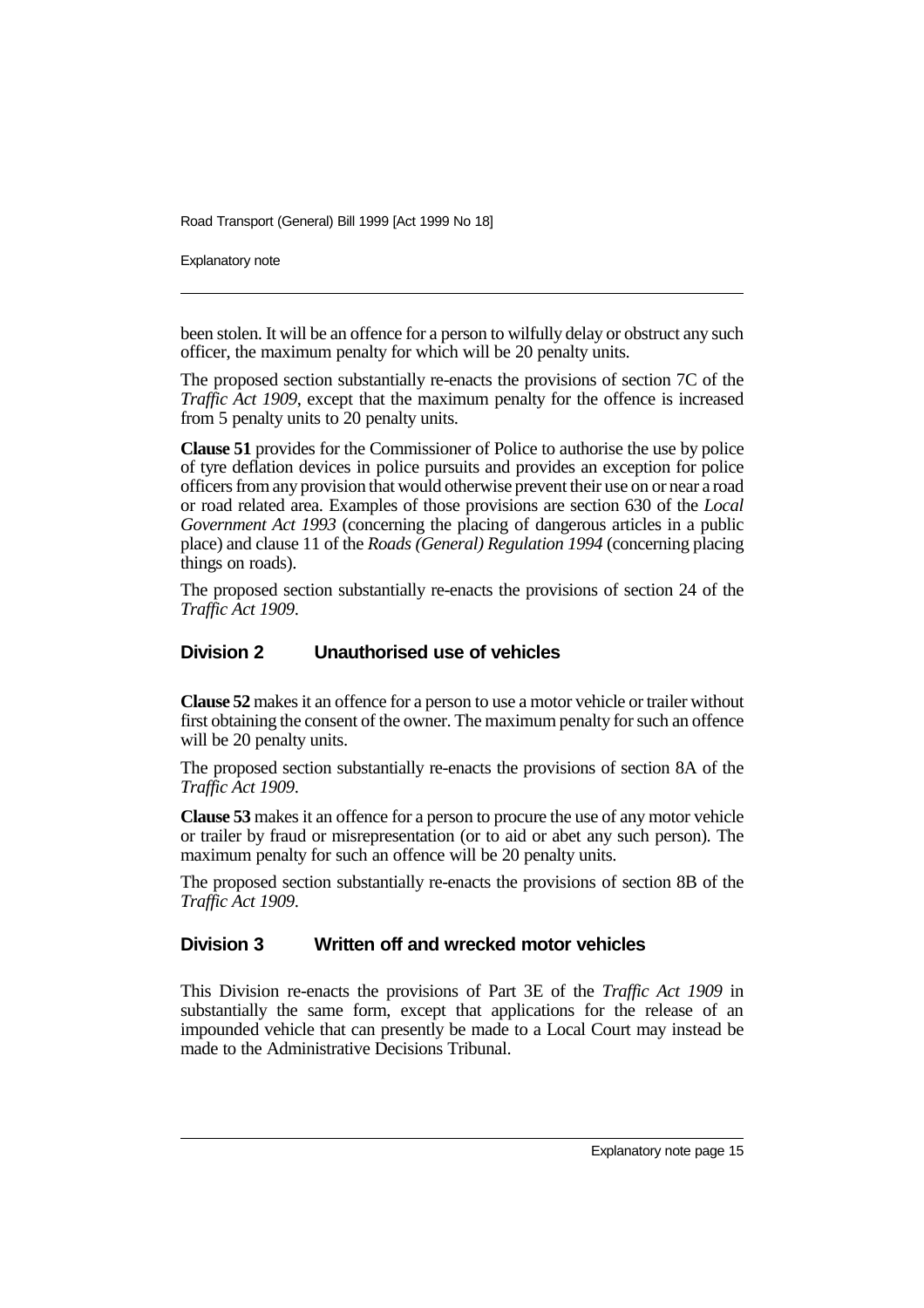Explanatory note

**Clause 54** provides that the object of the Division is to provide for the collection of information concerning written off and wrecked motor vehicles, and for the taking of other measures in relation to such motor vehicles, to assist in preventing the registration of stolen motor vehicles and detecting motor vehicle theft and for other purposes connected with the administration and execution of the proposed Act.

**Clause 55** defines certain expressions used in the Division. For instance, *auto-dismantler* is defined to include a person who carries on the business of demolishing or dismantling motor vehicles. A *dealer* is defined to include a person who carries on the business of buying, selling or exchanging motor vehicles. An *insurer* is defined to include a person who carries on the business of insuring motor vehicles.

**Clause 56** provides that a motor vehicle is *wrecked* for the purposes of the Division if it is demolished or dismantled or is in some other condition prescribed by the regulations.

**Clause 57** provides that a motor vehicle is *written off* for the purposes of the Division if a determination is made by an insurer in respect of the motor vehicle that it should be written off or should not be repaired (for example, because it has been stolen or because of the cost of repairs required to be made to the vehicle) or in other circumstances prescribed by the regulations.

**Clause 58** provides that the Authority is to keep a register of written off and wrecked vehicles. The register may include information notified to the Authority under the Division and such other information as the Authority considers appropriate. Access to the register is to be limited to certain specified people and bodies (for example, law enforcement agencies).

**Clause 59** requires insurers to provide to the Authority the information prescribed by the regulations concerning motor vehicles that are written off. For example, the regulations may require the vehicle identifier and information as to the type of damage (if any) sustained by the motor vehicle. The requirement to provide information will apply only in respect of late model motor vehicles (vehicles that are less than 15 years old or of such age as may be prescribed by the regulations).

**Clause 60** requires auto-dismantlers to provide to the Authority the information prescribed by the regulations concerning motor vehicles that are wrecked. As with insurers, the regulations may require the vehicle identifier and information as to the type of damage (if any) sustained by the motor vehicle. The requirement to provide information will apply only in respect of late model motor vehicles (vehicles that are less than 15 years old or of such age as may be prescribed by the regulations).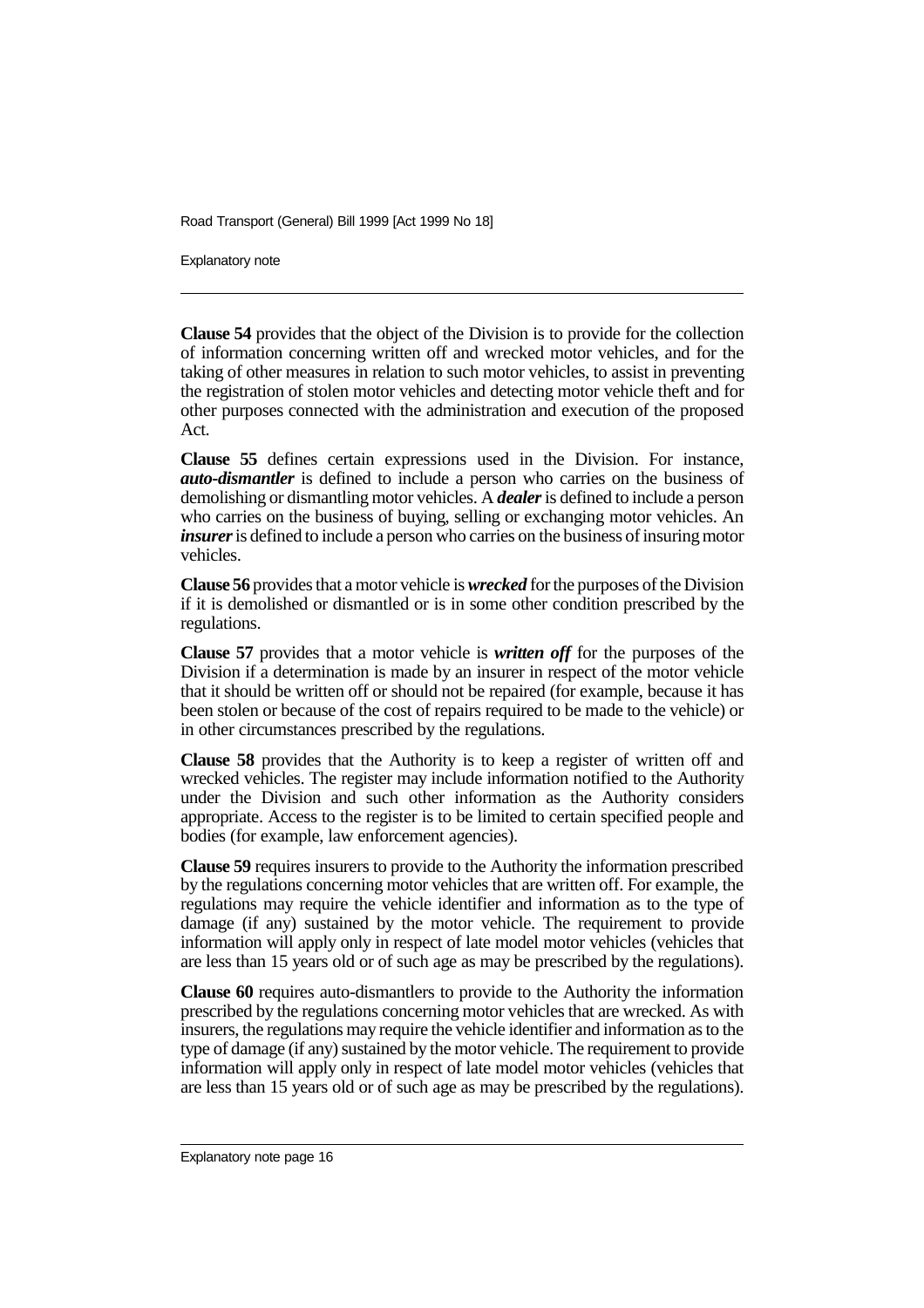Explanatory note

**Clause 61** requires dealers to provide to the Authority the information prescribed by the regulations concerning motor vehicles that are written off. As with insurers and auto-dismantlers, the regulations may require the vehicle identifier and information as to the type of damage (if any) sustained by the motor vehicle. The requirement to provide information will apply only in respect of late model motor vehicles (vehicles that are less than 15 years old or of such age as may be prescribed by the regulations).

**Clause 62** provides that the regulations may require other persons to provide information about written off or wrecked motor vehicles.

**Clause 63** makes it an offence to provide false or misleading information to the Authority. The maximum penalty for the offence will be 20 penalty units.

**Clause 64** makes it an offence to obtain unauthorised access to or interfere with the register of written off and wrecked motor vehicles. The maximum penalty for the offence will be 20 penalty units.

**Clause 65** makes it an offence for there to be unauthorised disclosure of information obtained in connection with the administration or execution of the provisions of the Division. The maximum penalty for the offence will be 20 penalty units.

**Clause 66** provides that an insurer, auto-dismantler, dealer or other person may be required to remove, deface, obliterate or destroy the vehicle identifier on any part of a motor vehicle that has been written off or wrecked. This requirement may be made by the regulations or by the Authority.

**Clause 67** provides that the Authority may refuse to register a motor vehicle that has the vehicle identifier of a motor vehicle that has been noted on the register as being written off or wrecked. This will not apply if the Authority is satisfied that the vehicle has been repaired, restored or recovered or in other circumstances prescribed by the regulations.

**Clause 68** enables the regulations to provide that the Division, or specified provisions, do not apply in respect of any person or motor vehicle or apply only as specified.

**Clause 69** enables the Authority to exempt persons from the operation of the Division.